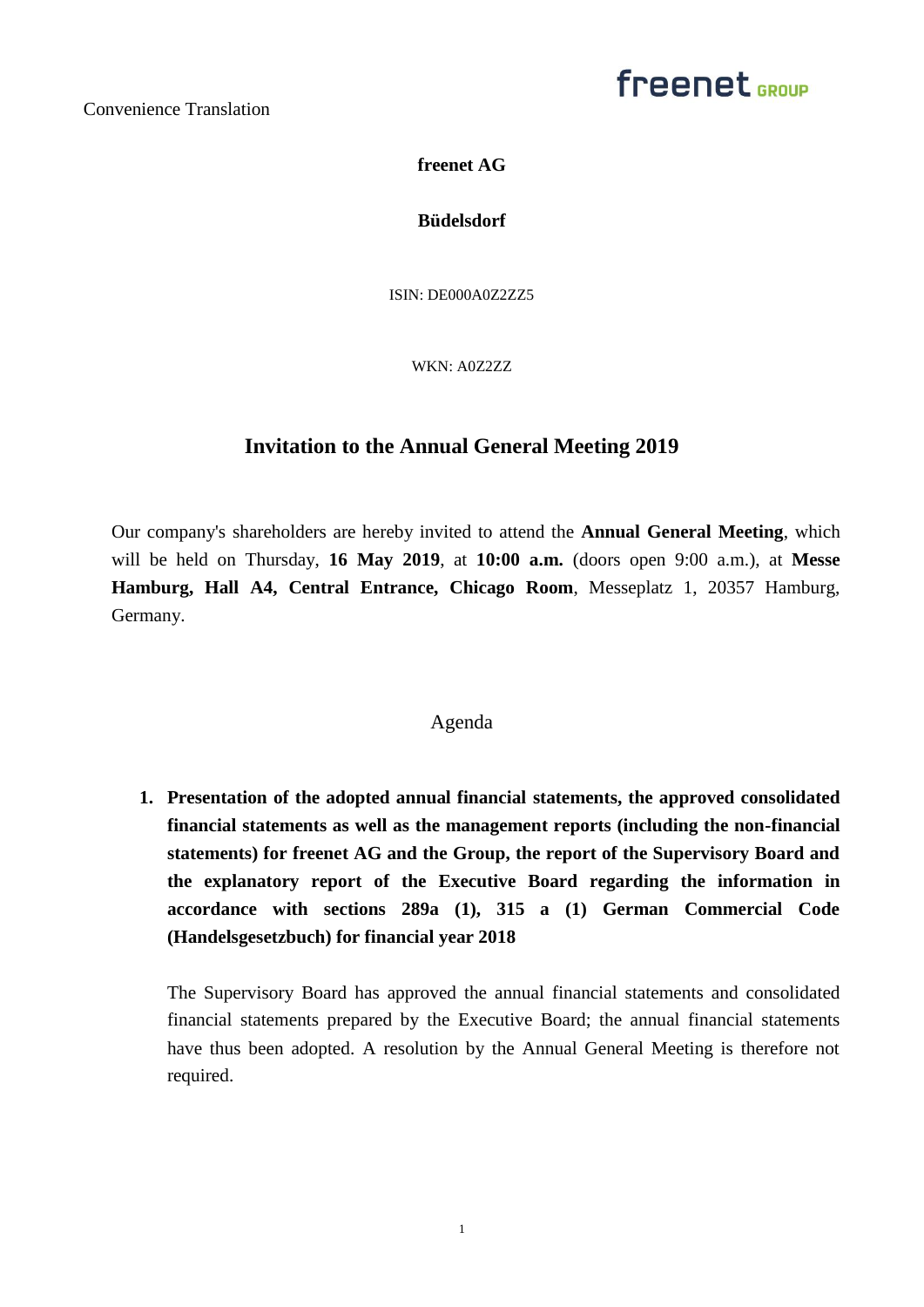

## **2. Resolution regarding the appropriation of the net retained profits**

The Executive Board and Supervisory Board propose that the net retained profits of 566,757,909.27 euros disclosed in the adopted annual financial statements of freenet AG for the period ending 31 December 2018 be appropriated as follows:

Payment of a dividend of 1.65 euros per eligible no par value share, i.e. 211,218,176.40 euros as the total amount of the dividend, and carrying forward the remaining amount of 355,539,732.87 euros to new account.

| In EUR                         |                |
|--------------------------------|----------------|
| Total dividend amount          | 211,218,176.40 |
| Carried forward to new account | 355,539,732.87 |
| Net retained profits           | 566,757,909.27 |

The proposal regarding the appropriation of profit takes into account the 50,000 treasury shares held indirectly by the company at the time the annual financial statements were prepared by the Executive Board and which are not entitled to dividends pursuant to Section 71b of the German Stock Corporation Act (Aktiengesetz – AktG). Should the number of shares entitled to dividends for the 2018 financial year change before the Annual General Meeting, an amended proposed resolution will be submitted to the Annual General Meeting, which will continue to provide for a dividend of 1.65 euros per eligible no par value share as well as a corresponding adjustment of the total amount to be distributed and the profit carried forward.

Pursuant to Section 58 (4) sentence 2 AktG entitlement to the dividend is due on the third business day after the Annual General Meeting, i.e. on May 21, 2019.

# **3. Resolution regarding ratification of the actions of the members of the company's Executive Board for financial year 2018**

The Executive Board and the Supervisory Board propose that the actions of the members of the company's Executive Board who were in office in financial year 2018 be ratified for this period.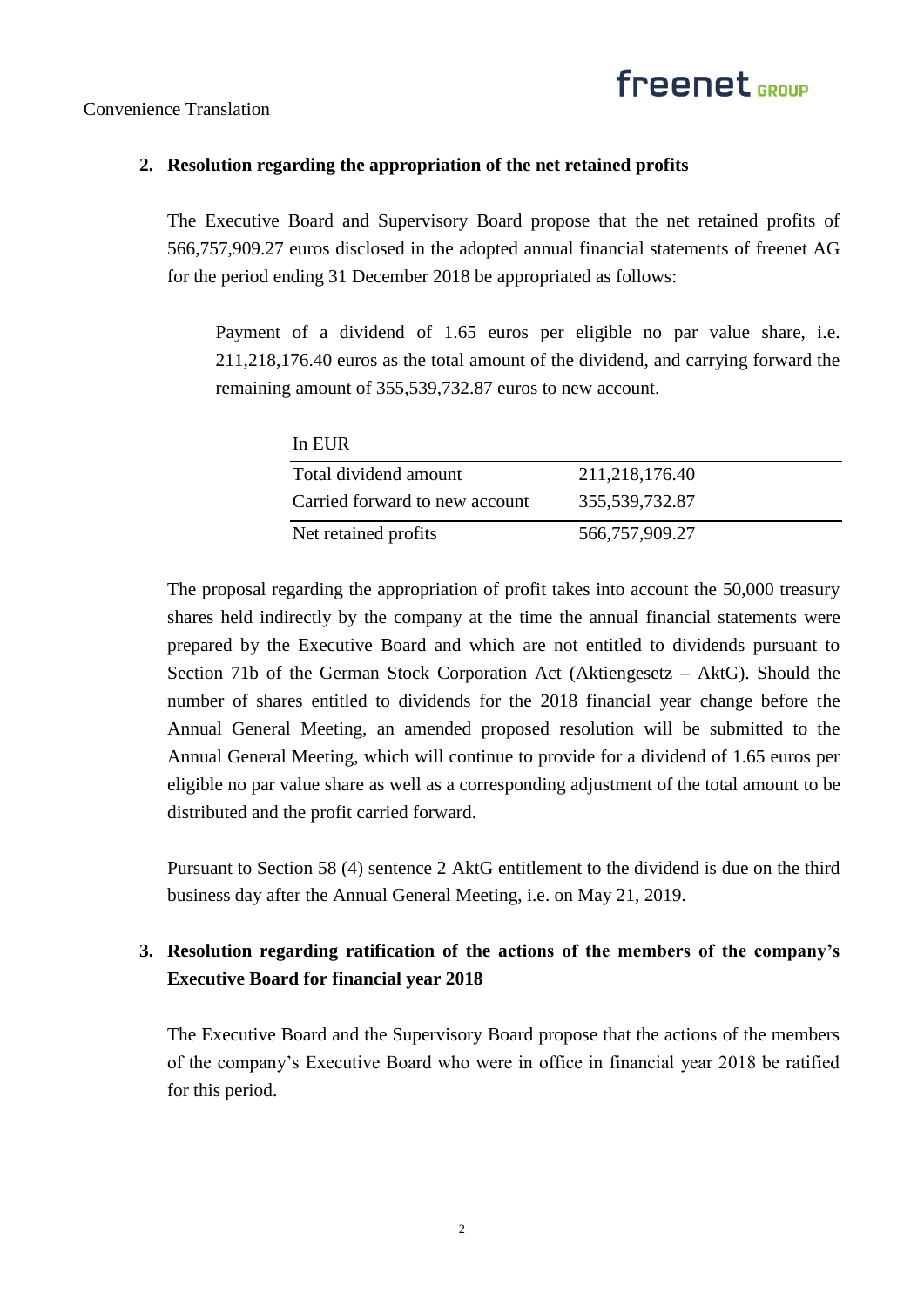

# **4. Resolution regarding ratification of the actions of the members of the company's Supervisory Board for financial year 2018**

The Executive Board and the Supervisory Board propose that the actions of the members of the company's Supervisory Board who were in office in financial year 2018 be ratified for this period.

**5. Resolution regarding the appointment of the auditor of the annual financial statements and the auditor of the consolidated financial statements for financial year 2019 as well as the auditor for any review of the half-yearly financial report and other interim financial statements during financial year 2019 as well as financial year 2020 prior to the 2020 Annual General Meeting** 

Based on the recommendation of the audit committee, the Supervisory Board proposes

to appoint PricewaterhouseCoopers GmbH Wirtschaftsprüfungsgesellschaft, Frankfurt am Main, as the auditor of the annual financial statements and the consolidated financial statements for financial year 2019 and as the auditor for any review of the interim financial report (half-yearly and quarterly financial reports) for financial year 2019 and the first quarter of financial year 2020 if and to the extent that such interim financial reports are prepared and to be reviewed prior to the 2020 Annual General Meeting.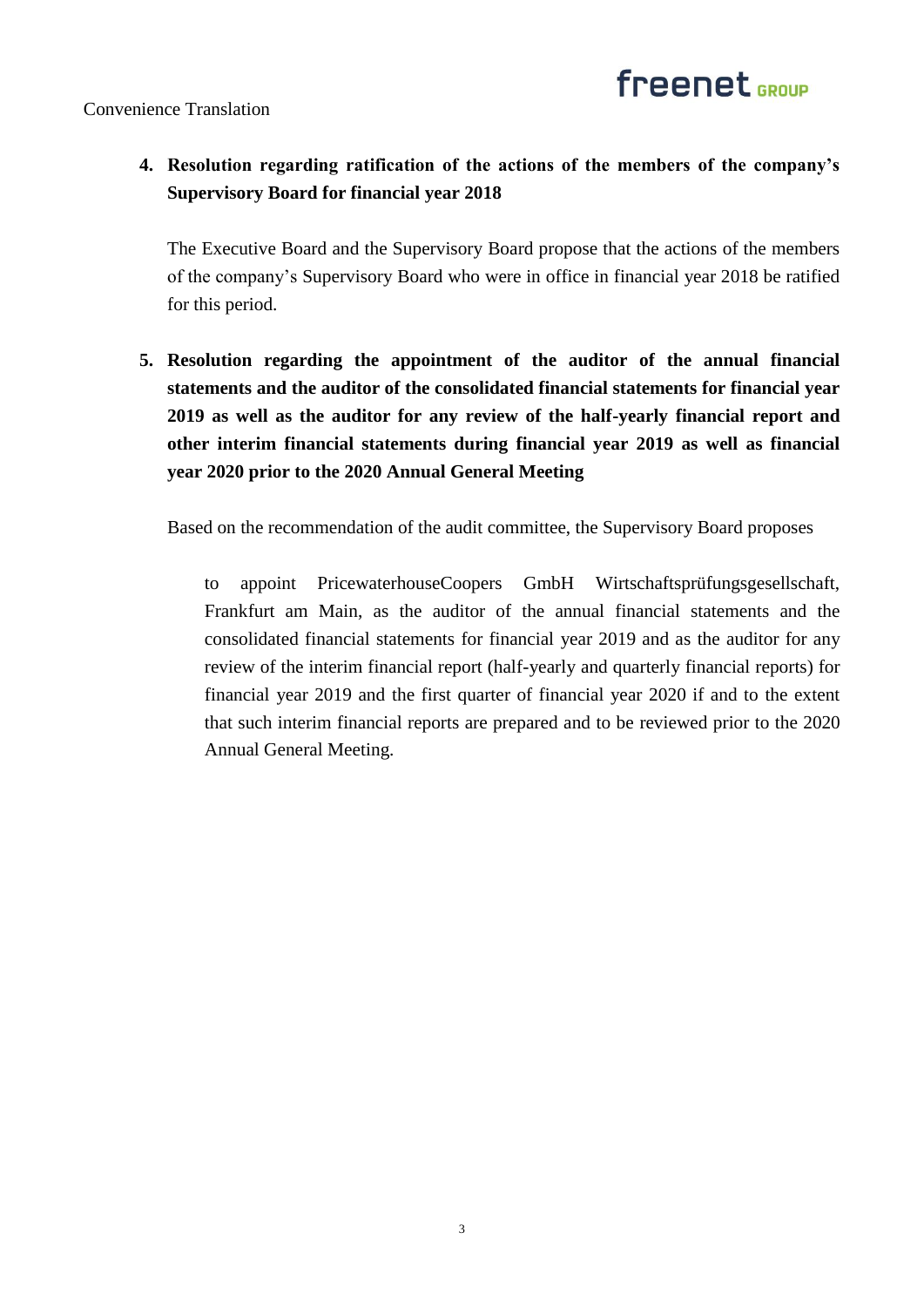



# **DOCUMENTS FOR THE ANNUAL GENERAL MEETING, PUBLICATIONS ON THE WEBSITE OF THE COMPANY**

The approved consolidated financial statements and the group management report, the adopted annual financial statements and the management report of freenet AG for financial year 2018, the explanatory report of the Executive Board regarding the disclosures in accordance with sections 289a (1), 315a (1) of the German Commercial Code (Handelsgesetzbuch - HGB), the report of the Supervisory Board and the proposal of the Executive Board regarding the appropriation of net retained profits are available for inspection via the website of our company at https://www.freenetgroup.de/investor-relations/hauptversammlung/ from the time at which the Annual General Meeting is convened up to the time at which the Annual General Meeting is concluded. The documents will also be made available at the Annual General Meeting of freenet AG.

All above-mentioned documents are also available for inspection at the company's business premises (Hollerstraße 126, 24782 Büdelsdorf; Deelbögenkamp 4c, 22297 Hamburg, Germany) from the time the Annual General Meeting is convened. Upon request, a copy of these documents will be sent to each shareholder immediately and free of charge.

The information and documents additionally specified in section 124a AktG will also be available on the company's website at https://www.freenet-group.de/investor-relations/hauptversammlung/ from the day on which the Annual General Meeting is convened.

### **TOTAL NUMBER OF SHARES AND VOTING RIGHTS**

At the time the Annual General Meeting is convened, the share capital of the company amounts to 128,061,016 euros, comprising 128,061,016 registered no par value shares (shares), each of which confer one vote. The total number of shares with voting rights of freenet AG in accordance with the terms of section 49 (1) sentence 1 no. 1 Securities Trading Act (Wertpapierhandelsgesetz – WpHG) amounts to 128,061,016 at the time the Annual General Meeting is convened. The above total number comprises 50,000 treasury shares currently held, which do not confer any rights to the company.

\*\*\*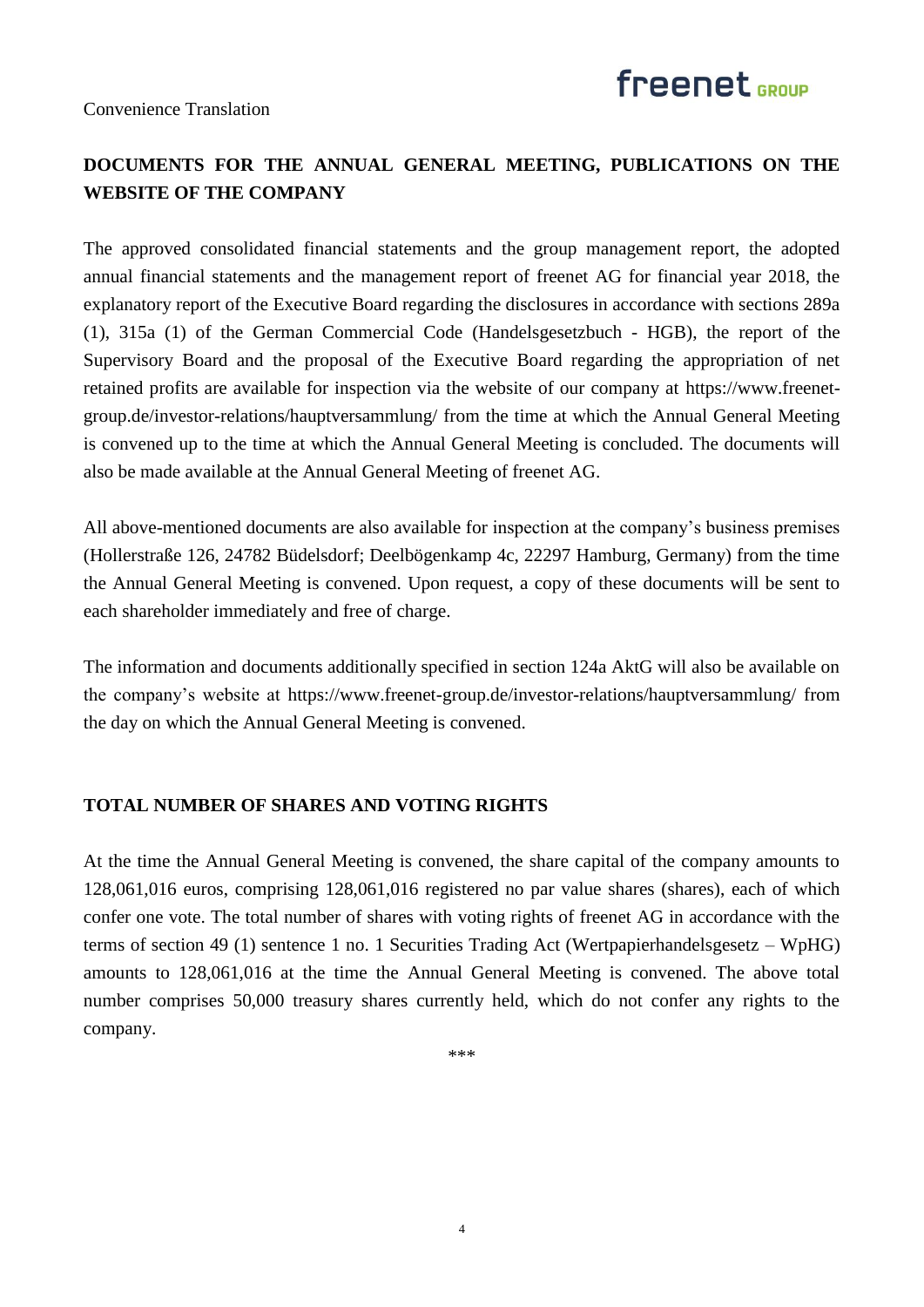# **PREREQUISITES FOR ATTENDING THE ANNUAL GENERAL MEETING AND EXERCISING THE VOTING RIGHTS**

#### *Entry in the share register*

In relation to the company, a person is deemed to be a shareholder only if he/she is entered in the share register. Accordingly, only the shareholders who are entered in the share register on the day of the Annual General Meeting and who have also registered in due time are authorised to attend the Annual General Meeting and exercise their voting rights. Regarding the transfer of shares in the share register, refer to the section "*Free disposal and technical record date*" below.

#### *Registration*

Attendance at the Annual General Meeting and the exercising of voting rights is restricted to shareholders who have registered with the company no later than by the end of 9 May 2019, 24:00 hours (CEST) at the following address

Hauptversammlung freenet AG c/o ADEUS Aktienregister-Service-GmbH Postfach 57 03 64 22772 Hamburg

or by e-mail: [hv@freenet.ag](mailto:hv@freenet.ag)

or by using the password-protected Online service for the Annual General Meeting on the Internet at http://www.freenet-group.de/investor-relations/hauptversammlung/.

If the registration is received in due time, admission tickets for the Annual General Meeting will be sent to the shareholders. Unlike the registration, the admission ticket is not a prerequisite for attending the Annual General Meeting; its purpose is merely to simplify the procedure for the admission checks to the Annual General Meeting.

Credit institutions, shareholder associations and equivalent persons, institutions and companies as specified in Section 135 (8) AktG or Section 135 (10) AktG in conjunction with Section 125 (5) AktG may exercise voting rights for shares which are not owned by them but for which they have been registered as the holder in the share register only if they have been authorised to do so by the shareholder.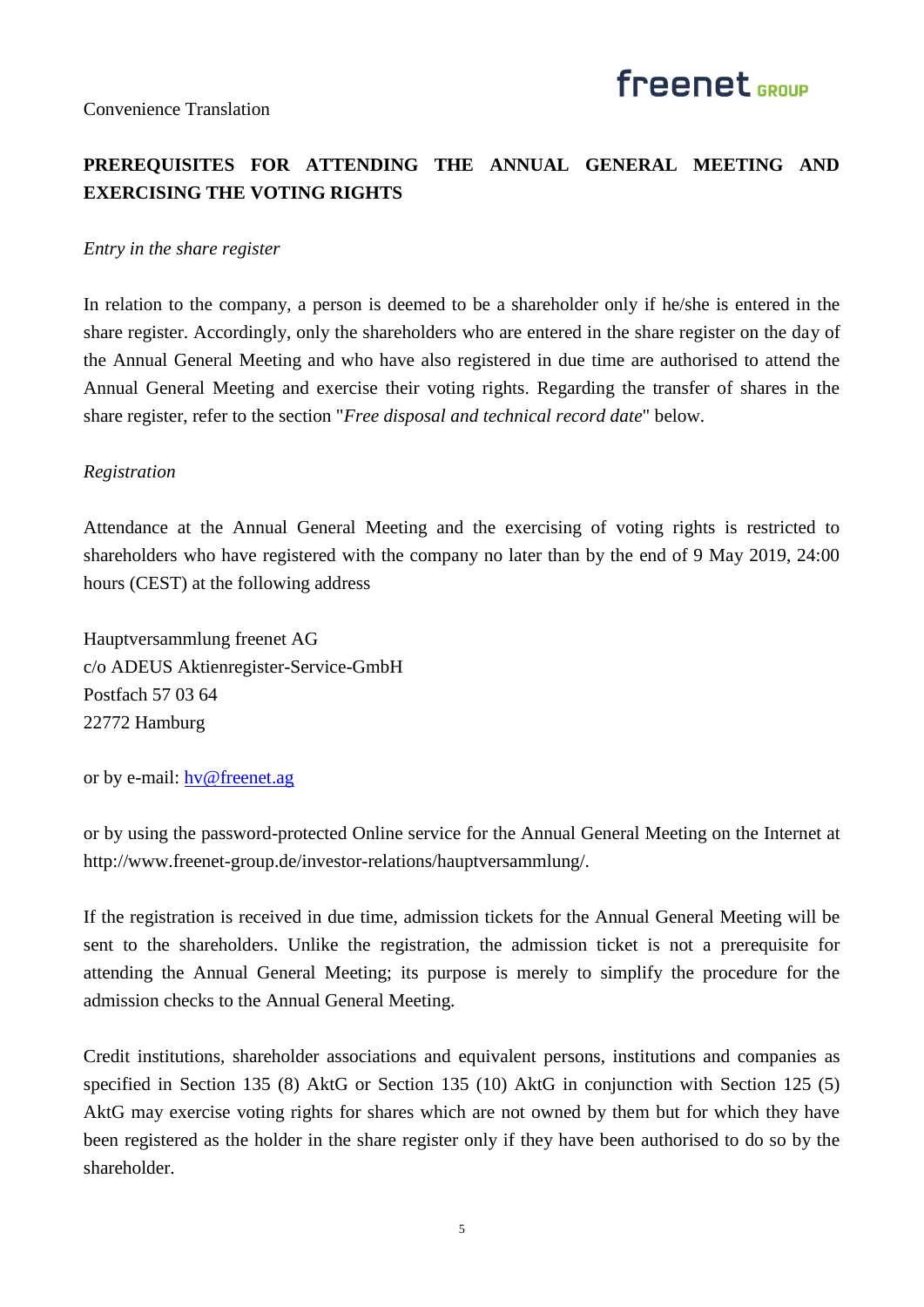

## *Online service*

The Online service is available to shareholders at http://www.freenet-group.de/investorrelations/hauptversammlung/ after entering the shareholder number and a corresponding personal access password. The shareholder number and access password required for registration with the Online service will be sent to the shareholders together with the other documents. Shareholders who have registered for electronic dispatch of the invitation to the Annual General Meeting by setting their own access password use this access password instead of the personal access password. Further information on the registration procedure is provided on the form sent together with the letter of invitation and on the website mentioned above. After registration for the Annual General Meeting in due time, the Online service will be available for making changes to the order of admission tickets, postal voting or issuing proxies and instructions.

Special conditions for using our Online service apply to registration for the Annual General Meeting by credit institutions, shareholder associations and equivalent persons, institutions and companies as specified in Section 135 (8) AktG or Section 135 (10) AktG in conjunction with Section 125 (5) AktG. Details are provided on the website mentioned above.

### *Free disposal and technical record date*

The shares are not blocked as a result of registration for the Annual General Meeting. The shareholders can therefore continue to freely dispose of their shares even after they have registered. Solely the number of shares recorded in the share register on the day of the Annual General Meeting is relevant for attendance and voting rights. This number will be equivalent to the number resulting from the transfer applications received by the company by the final day of registration. Applications for transfers in the share register which are received between 10 May 2019 and 16 May 2019 (both dates inclusive) will not be processed and taken into account until after the Annual General Meeting of 17 May 2019. The technical record date is therefore 9 May 2019, 24:00 hours (CEST).

\*\*\*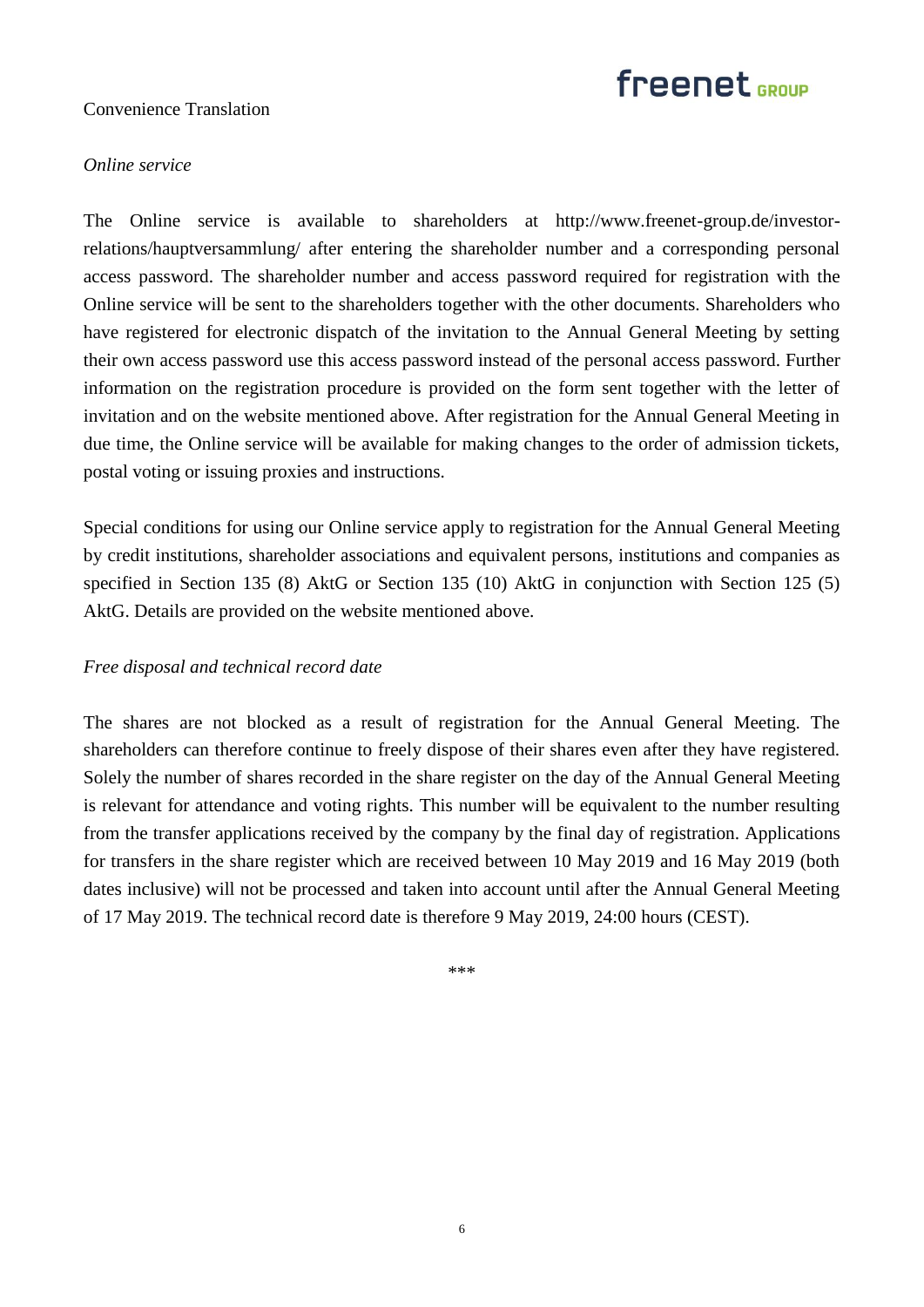Convenience Translation

## **PROCEDURE FOR VOTING BY PROXY**

Shareholders may appoint a credit institution, a shareholder association or another person of their choice, including the proxy appointed by the company, as proxies for exercising their voting rights. Shareholders who wish to grant such proxy powers must themselves be authorised to attend the Annual General Meeting. They must therefore be entered in the share register on the day of the Annual General Meeting and must have registered in due time and in due form to attend the Annual General Meeting (see the sections "*Entry in the share register"* and "*Registration*" above).

Text form is sufficient for granting, revoking and showing evidence of proxy powers unless a stricter form is required by law; section 135 AktG is not affected. The admission ticket contains a form which can be used for granting the proxy powers. If the proxy powers are granted to a credit institution, a shareholder association or equivalent persons, institutions and companies in terms of the exercising of voting rights in accordance with Section 135 (8) AktG or Section 135 (10) in conjunction with Section 125 (5) AktG, the requirements regarding proxy powers, in the absence of special provisions in the articles of association, are based on the statutory provisions in Section 135 AktG, i.e., the proxy must be recorded in a verifiable manner, and are governed by the particular characteristics of the respective authorised proxy, information about which has to be obtained from the party to be authorised.

Credit institutions, shareholder associations and equivalent persons, institutions or companies as specified in Section 135 (8) AktG or Sections 135 (10) in conjunction with 125 (5) AktG may exercise voting rights for shares which are not owned by them but for which they have been registered as the holder in the company's share register only on the basis of an authorisation issued by the shareholder for which the regulations regarding proxy powers are applicable accordingly.

As a service for our shareholders who are authorised to attend the Annual General Meeting, we continue to offer an arrangement whereby such shareholders can be represented at the Annual General Meeting by a company-designated proxy. Proxy powers and instructions for exercising the voting rights must be granted to this proxy; however, the proxy is not permitted to exercise other shareholder rights. The proxy is obliged to vote as instructed. However, it must be borne in mind that the proxy is not able to receive instructions, either before or during the Annual General Meeting, regarding procedural motions or motions or nominations submitted for the first time at the Annual General Meeting. Proxies are permitted to exercise voting rights only in relation to those agenda items for which they received instructions from the shareholders. If a vote is taken on agenda items, motions and nominations for which proxy has not received instructions for exercising the voting rights, she/he will abstain from voting in each case.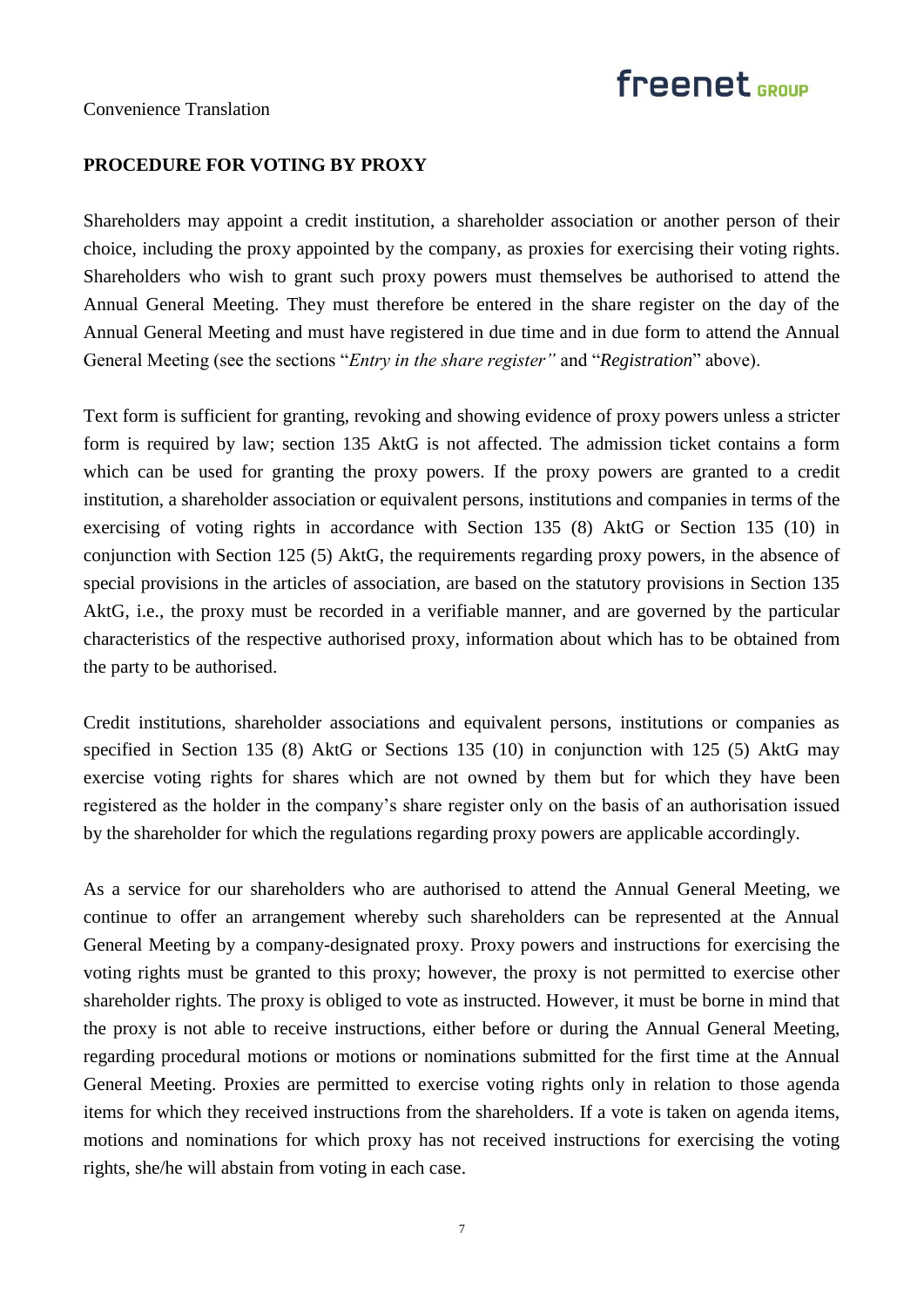

Proxy powers and instructions to the proxy designated by the company must have been received by 15 May 2019, 24:00 hours (CEST) – with the name of the person submitting the declaration – in writing, by e-mail or otherwise in text form at the following address:

Hauptversammlung freenet AG c/o ADEUS Aktienregister-Service-GmbH Postfach 57 03 64 22772 Hamburg

or by e-mail: hv@freenet.ag

or by using the Online service at http://www.freenet-group.de/investor-relations/hauptversammlung/.

Proxy powers and instructions may also be revoked or amended as specified above if received by 15 May 2019, 24:00 hours (CEST). In the event of conflicting proxies and instructions or revocations or amendments, the most recent proxy and instruction or revocation or amendment received by the company in due time shall apply.

The granting of proxy powers, the revocation of such powers and evidence of authorisation may be provided in one of the forms specified above. Persons authorised may also show evidence of their authorisation by personally presenting the proxy authorisation that specifies the name of the person granting the proxy powers.

Shareholders can also exercise their rights in the Annual General Meeting in person even after they have granted proxy powers. Personal appearance is deemed to be a revocation of proxy powers previously granted or any instructions issued.

If a shareholder authorises more than one person, the company may refuse to accept one or several of them.

The shareholders also receive details regarding the granting of proxy powers and issuing of instructions together with the admission ticket.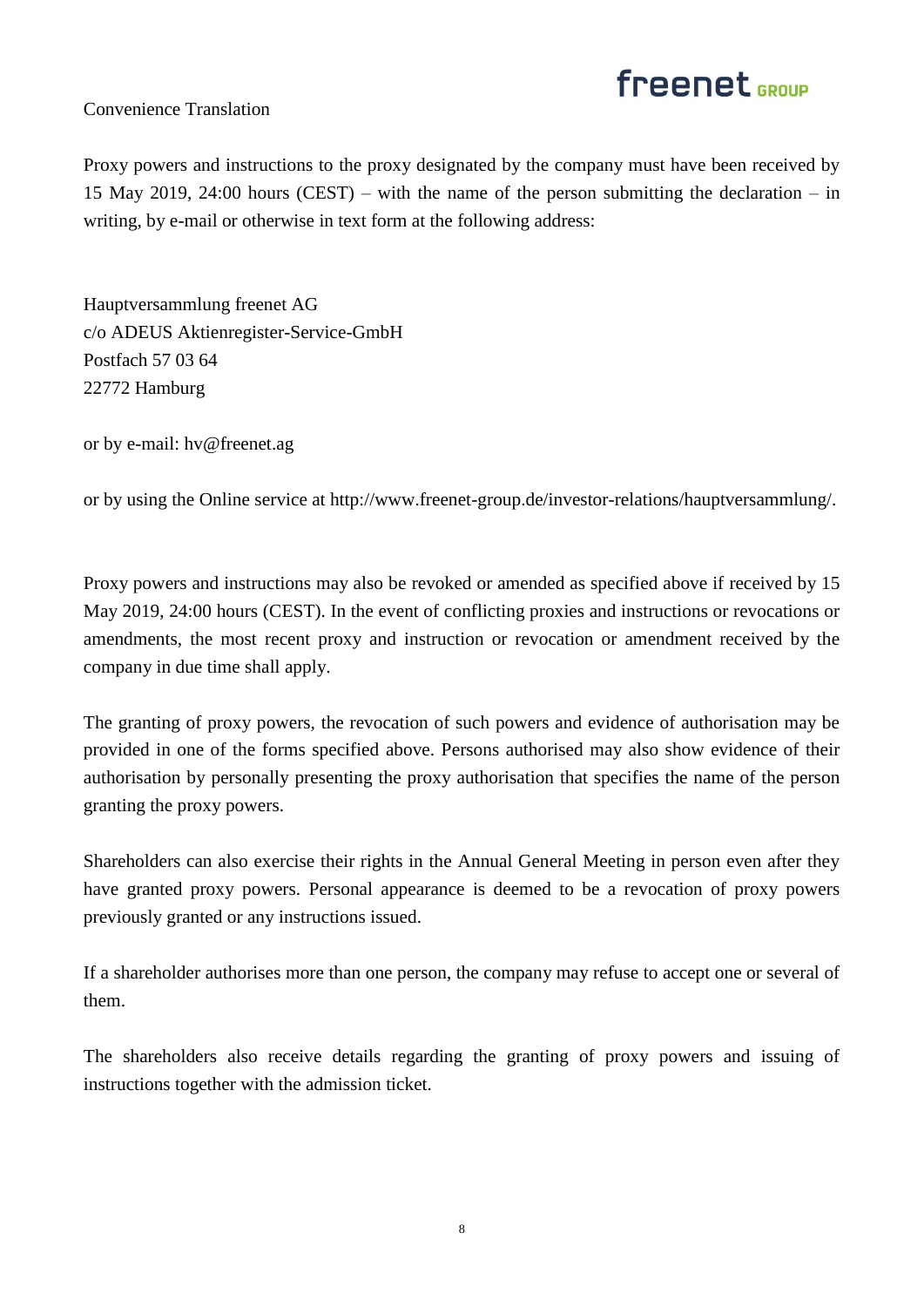# freenet <sub>GROUP</sub>

Convenience Translation

# **PROCEDURE FOR POSTAL VOTING**

Subject to the following conditions, shareholders may also cast their votes without attending the Annual General Meeting, either in writing by using the postal voting form included on the admission ticket, or by way of electronic communication (postal voting). Voting by postal vote is also possible via the Online service at the website specified above.

Article 13 (1) of the company's Articles of Association stipulates that only those shareholders are authorised to exercise their voting right by postal vote who are recorded in the share register on the day of the Annual General Meeting and who have registered in due time with the company for attending the Annual General Meeting (see above, sections "*Entry in the share register*" and "*Registration*").

Postal votes may be sent to the company, and can also be revoked, in writing or by means of electronic communication at the address

Hauptversammlung freenet AG c/o ADEUS Aktienregister-Service-GmbH Postfach 57 03 64 22772 Hamburg

or by e-mail: hv@freenet.ag

or by using the Online service at http://www.freenet-group.de/investor-relations/hauptversammlung/,

provided such vote or revocation has been sent by 15 May 2019, 24:00 hours (CEST). In the event of conflicting postal votes, or revocations or amendments, the most recent postal vote, or revocation or amendment received by the company in due time shall apply.

Shareholders who have already submitted a postal vote and wish to attend the Annual General Meeting in person or wish to vote through a proxy and represent the corresponding shares, may do so. However, this is deemed to be a revocation of the votes cast by postal voting with regard to the respective shares.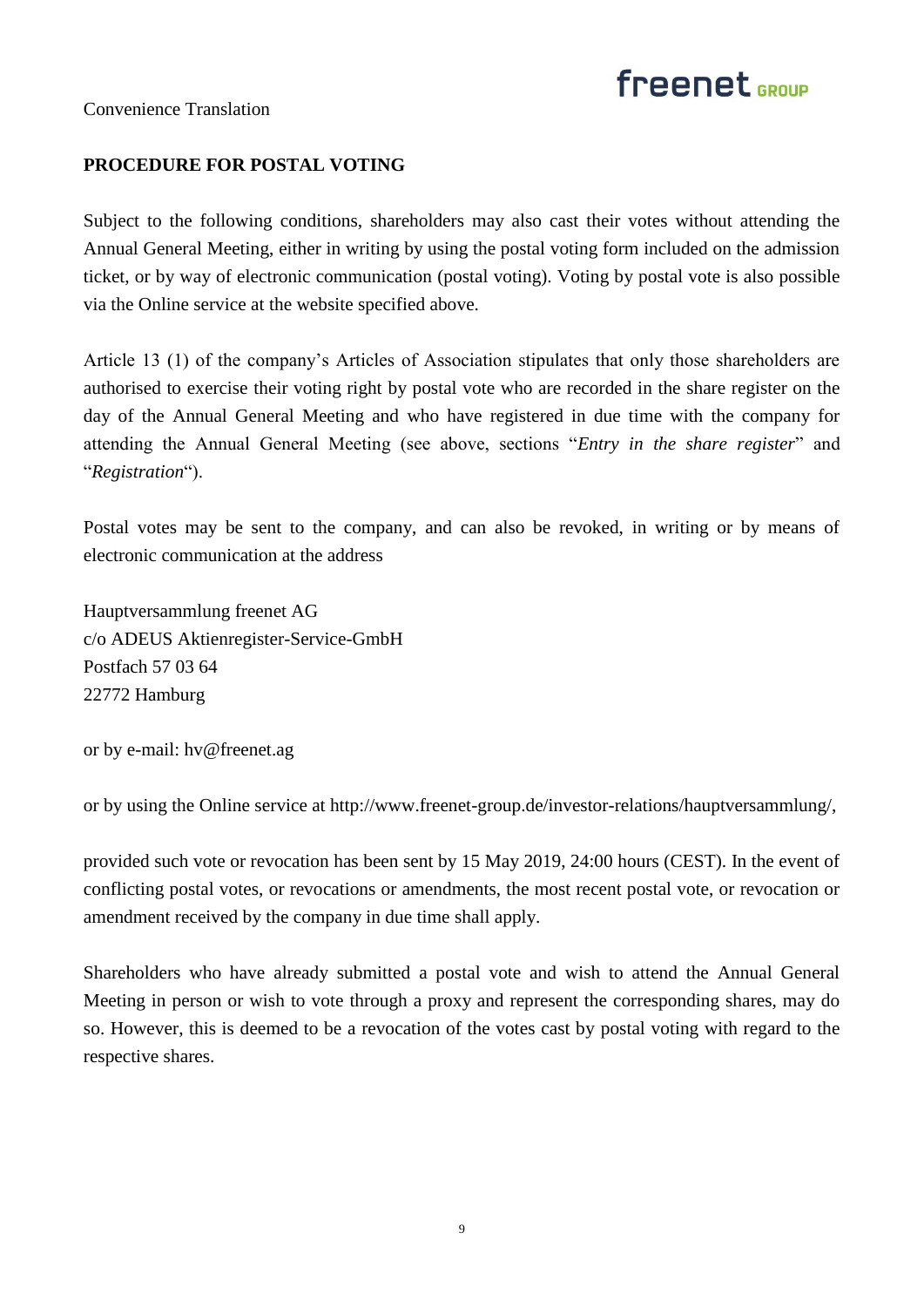

# **INFORMATION ON THE USE OF THE ONLINE SERVICE WHEN VOTING BY PROXY OR BY POSTAL VOTE**

After registration for the Annual General Meeting in due time, the Online service will be available for shareholders until 15 May, 24:00 hours (CEST) for making changes to proxies granted and instructions issued, and to postal voting. When using the Online service for the Annual General Meeting, no instructions may be issued and no postal votes may be cast on any votes on any procedural motions, countermotions, nominations and other motions, unless these have been made available or announced in advance of the Annual General Meeting in accordance with the statutory provisions, or if they are presented for the first time at the Annual General Meeting. Likewise, the Online service may not be used for requests to speak or ask questions at the Annual General Meeting, nor may motions be submitted or objections to resolutions of the Annual General Meeting be raised.

Special conditions for using the Online service apply to registration for the Annual General Meeting by credit institutions, shareholder associations and equivalent persons, institutions and companies as specified in Section 135 (8) AktG or Section 135 (10) AktG in conjunction with Section 125 (5) AktG. Details are provided on the website mentioned above.

Further information is provided on the registration form sent together with the letter of invitation and on the website mentioned above.

\*\*\*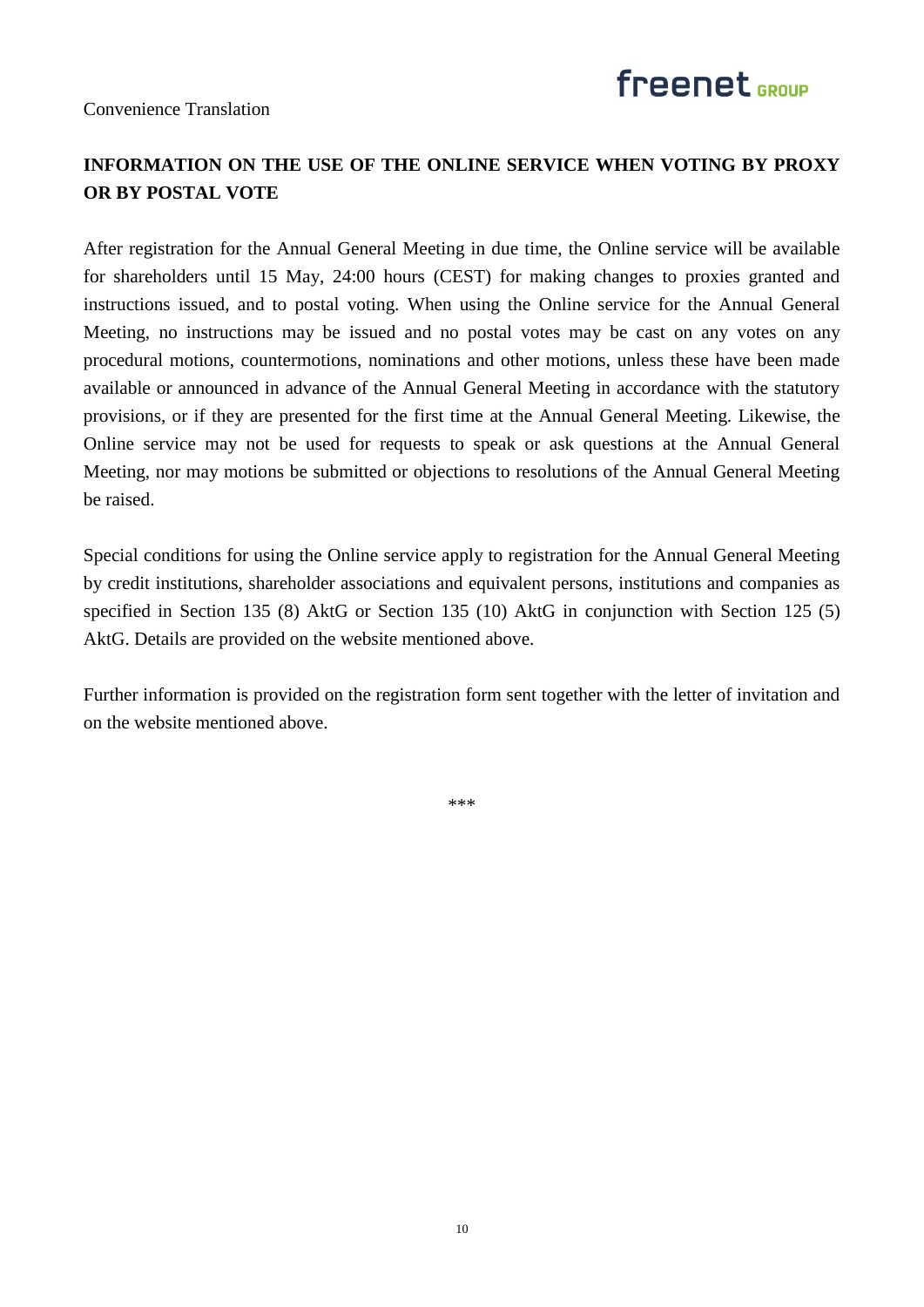

### **MOTIONS, NOMINATIONS, INFORMATION RIGHTS**

*Supplementary motions to the agenda (Section 122 (2) AktG)*

Shareholders who are recorded in the share register and whose shares together account for a proportionate amount of 500,000 euros may demand that items be placed on the agenda and published in the Federal Gazette and on the Internet at https://www.freenet-group.de/investorrelations/hauptversammlung/. Every request for a new agenda item must be accompanied by an explanation of the reasons therefor or a proposed resolution. Such a demand must have been received by the company by the end of 15 April 2019, 24:00 hours (CEST) in writing at the address:

freenet AG Vorstand HV-Management Hollerstraße 126 24782 Büdelsdorf

or by email including the name of the applicant and a qualified electronic signature meeting the requirements of the Signature Act at: hv@freenet.ag. Applicants are required to provide evidence that they are holders of an adequate number of shares for the legally required minimum ownership period of 90 days (Sections 122 (2), 122 (1) sentence 3 AktG as well as Section 70 AktG) and that they will hold these shares up to the point at which the decision regarding the motion is taken.

*Publication of countermotions and nominations of shareholders prior to the Annual General Meeting (Sections 126 (1), 127 AktG)*

Countermotions by shareholders recorded in the share register regarding certain items of the agenda and nominations of such shareholders regarding the election of the auditor are published on the Internet at https://www.freenet-group.de/investor-relations/hauptversammlung/ together with the name of the shareholder, the reasons for submitting the countermotion and proposals, and any comment of the Executive Board and/or Supervisory Board, if the following criteria are satisfied:

Countermotions must be substantiated. A countermotion need not be made accessible by the company if one of the exclusion criteria as specified in section 126 (2) sentence 1 AktG is satisfied. The reasons for submitting the countermotion also does not have to be made accessible if it has more than 5,000 characters.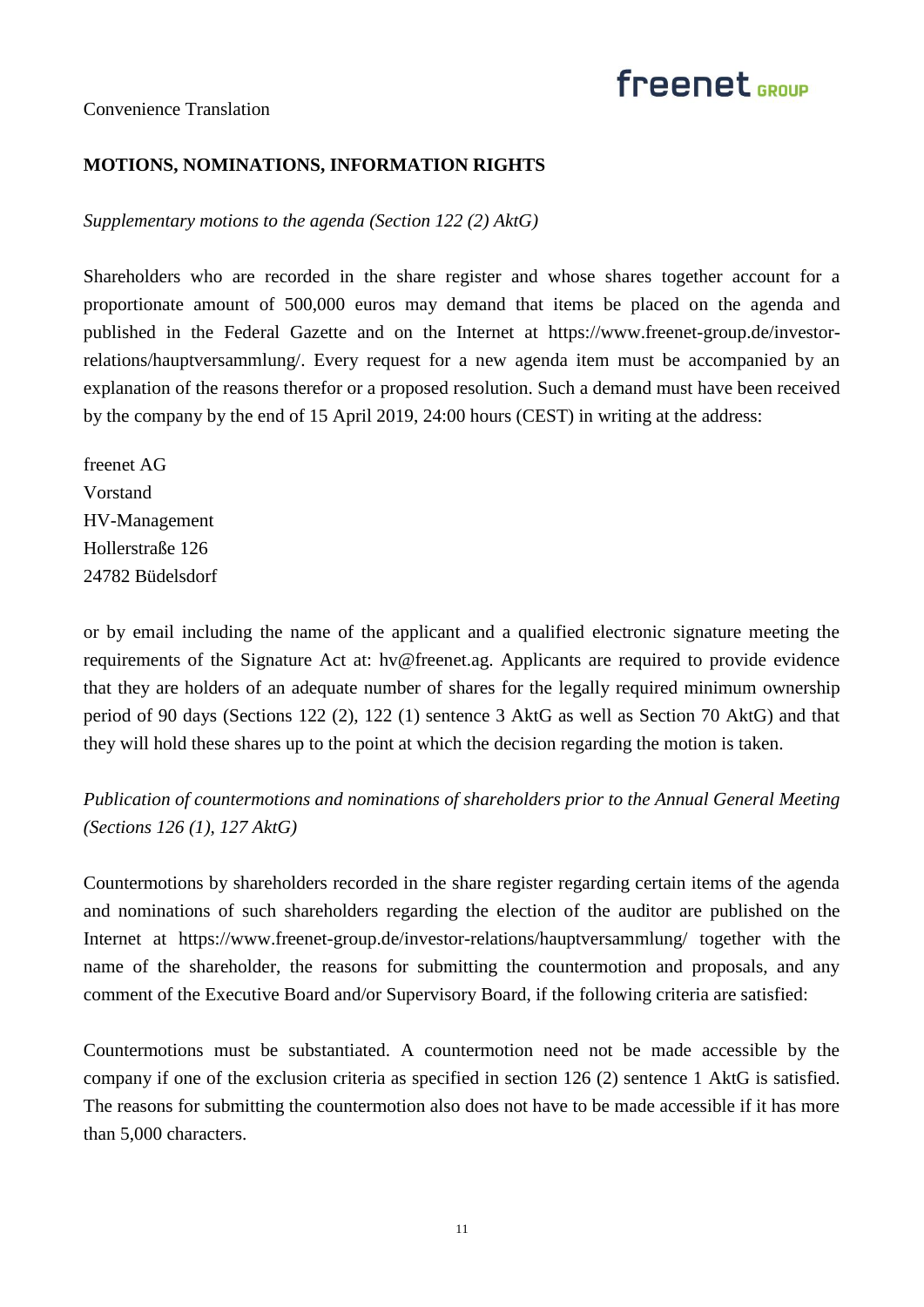## Convenience Translation

Nominations regarding the election of the auditor do not need to be substantiated. However, a nomination does not have to be made accessible by the company if one of the exclusion criteria as specified in Sections 127 sentence 1, 126 (2) sentence 1 AktG are satisfied. Nominations for the election of the auditor are also not made accessible if they do not contain the name, occupation and place of residence of the person nominated. In all other respects, the requirements for making counterproposals accessible shall apply accordingly.

Any countermotions regarding a motion of the Executive Board and/or Supervisory Board in relation to a specific item of the agenda as well as any nominations must have been received by the company by 1 May 2019, 24:00 hours (CEST). They must be sent exclusively to:

freenet AG Vorstand HV-Management Hollerstraße 126 24782 Büdelsdorf

or by fax: +49 (0) 4331 8373 100

or by e-mail: hv@freenet.ag

Motions sent to any other address or received late will not be considered.

Please be advised that countermotions and nominations, even if they were published before the Annual General Meeting at the request of shareholders, can only be considered at the Annual General Meeting if they are submitted orally. This shall not affect every shareholder's right to submit countermotions regarding the various agenda items or to propose nominations during the Annual General Meeting even without having provided the company with prior notification.

*Shareholders' right to obtain information (Section 131 (1) AktG)*

At the Annual General Meeting, every shareholder and shareholder representative may demand information concerning affairs of the company from the Executive Board if the information is necessary for reaching a proper assessment of an agenda item. The right to obtain information also extends to the company's legal and business relationships with affiliates and the situation of the Group, and to the companies included in the consolidated financial statements (Section 131 (1)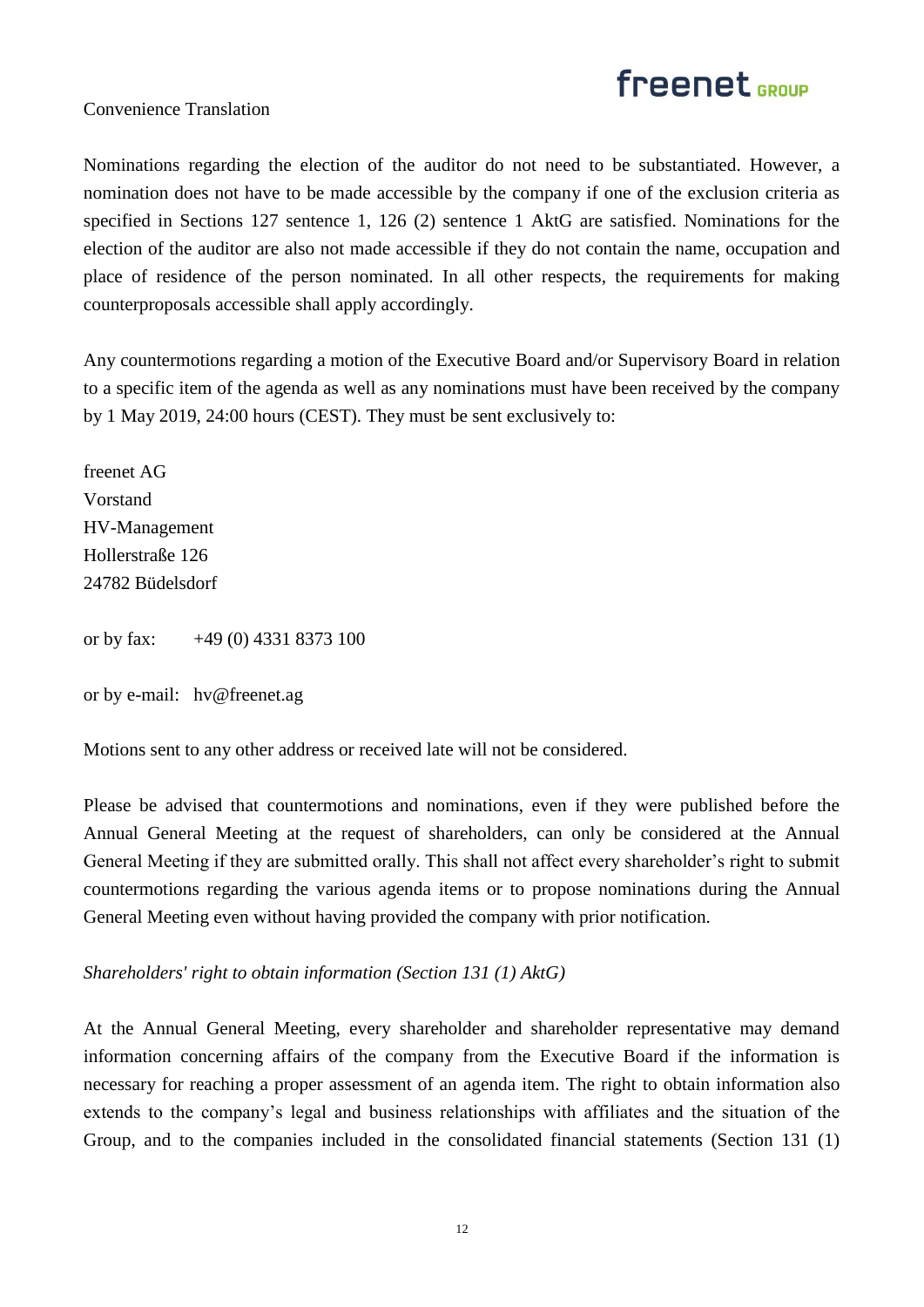

AktG). Under certain conditions, the Executive Board may refuse to provide the requested information (Section 131 (3) AktG).

According to Article 15 (4) of the Articles of Association, the chair of the Annual General Meeting may set a reasonable time limit in regard to shareholders' right to ask questions and speak at the Annual General Meeting.

## *Further explanations regarding shareholders' rights*

Further explanations regarding the rights of shareholders in accordance with Sections 122 (2), 126, 127, 131 AktG as well as restrictions of these rights are available on the Internet at https://www.freenet-group.de/investor-relations/hauptversammlung/

### *Data protection*

Data protection information for shareholders is included in the annex to this invitation.

Büdelsdorf, April 2019

freenet AG The Executive Board